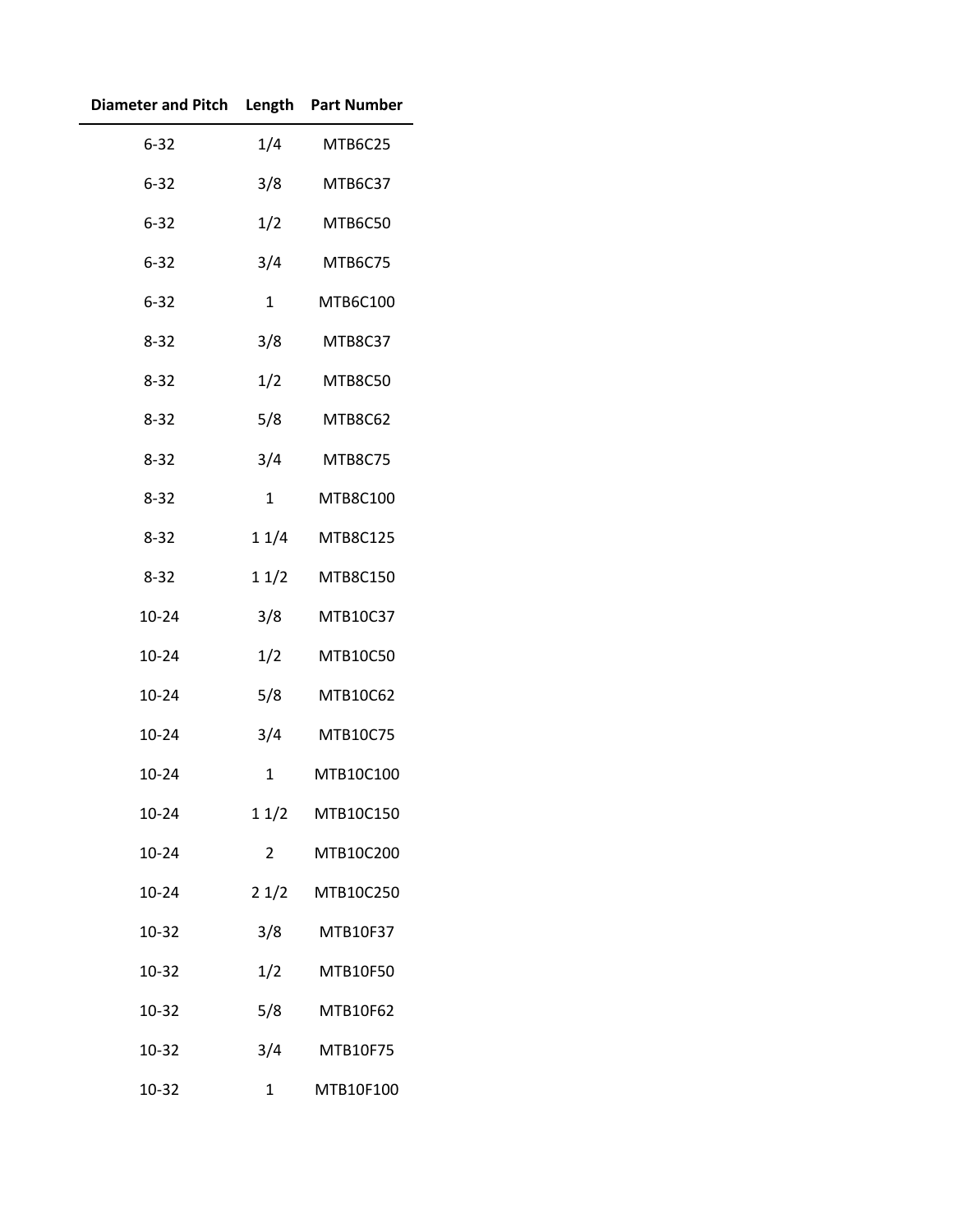| 10-32       | 11/4            | MTB10F125 |
|-------------|-----------------|-----------|
| 10-32       | 11/2            | MTB10F150 |
| 10-32       | $\mathbf{2}$    | MTB10F200 |
| 10-32       | 21/2            | MTB10F250 |
| 12-24       | 7/8             | MTB12C87  |
| $12 - 24$   | $\mathbf{1}$    | MTB12C100 |
| $1/4 - 20$  | 3/8             | MTB25F37  |
| $1/4 - 20$  | 1/2             | MTB25F50  |
| $1/4 - 20$  | 5/8             | MTB25F62  |
| $1/4 - 20$  | 3/4             | MTB25F75  |
| $1/4 - 20$  | $\mathbf{1}$    | MTB25F100 |
| $1/4 - 20$  | 11/4            | MTB25F125 |
| $1/4 - 20$  | 11/2            | MTB25F150 |
| $1/4 - 20$  | 1 3/4           | MTB25F175 |
| $1/4 - 20$  | 2               | MTB25F200 |
| $1/4 - 20$  | 21/4            | MTB25F225 |
| $1/4 - 20$  | 21/2            | MTB25F250 |
| $1/4 - 20$  | 3               | MTB25F300 |
| $1/4 - 20$  | 31/2            | MTB25F350 |
| $1/4 - 20$  | 4               | MTB25F400 |
| $1/4 - 20$  | 5               | MTB25F500 |
| $1/4 - 28$  | 1/2             | MTB25F50  |
| $1/4 - 28$  | $\mathbf{1}$    | MTB25F100 |
| 5/16-18     | 1/2             | MTB31C50  |
| 5/16-18     | 3/4<br>MTB31C75 |           |
| $5/16 - 18$ | 1               | MTB31C100 |